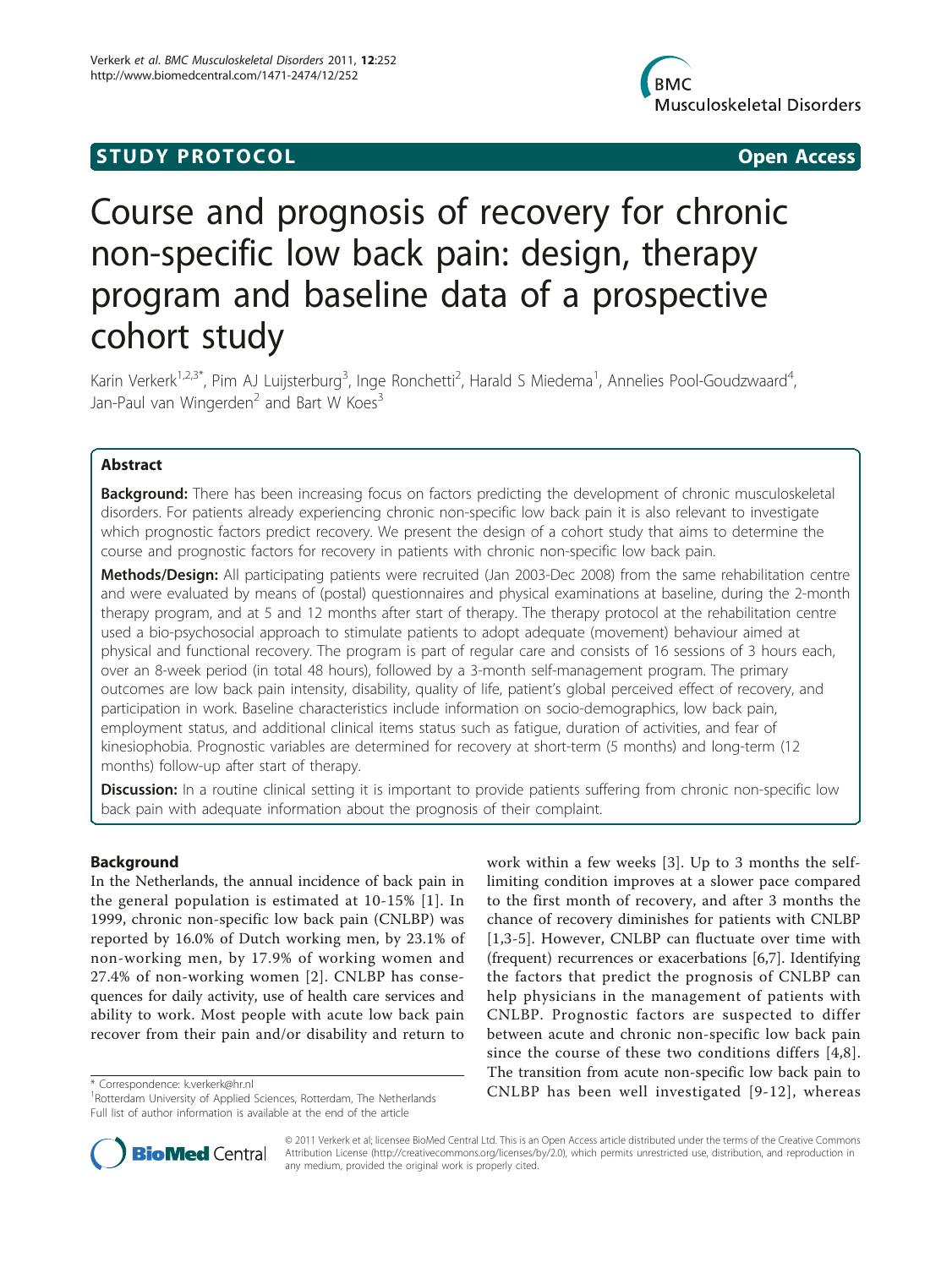studies on prognostic factors for recovery from CNLBP are scarce.

A recent systematic review investigating which outcome measurements were used to define recovery of low back pain in the past 10 years, concluded that almost every study defined recovery differently [[13\]](#page-7-0). Although pain and disability were the outcome measurements most often used for defining recovery, a broader perspective may provide a more comprehensive health profile of the patient [\[14](#page-7-0)-[16](#page-7-0)].

Therefore, we present the design of a cohort study that investigates the course of patients with CNLBP undergoing treatment in an outpatient rehabilitation centre. Also investigated are prognostic factors for recovery using the outcomes low back pain intensity, low back pain specific disability, generic health status, patient's global perceived effect of recovery and work participation on both the short (5 month) and long (12 month) term.

# Methods/Design

### Design

This study is a prospective cohort study. Patients were recruited (from January 2003 - December 2008) in a multidisciplinary outpatient rehabilitation clinic the 'Spine & Joint Centre' (SJC) in Rotterdam. The Medical Ethics Committee of SJC approved the study protocol and all participants provided informed consent.

# **Participants**

In the present study, low back pain is defined as 'nonspecific low back pain', i.e. low back pain without a specified physical cause, such as nerve root compression (the radicular syndrome), trauma, infection or the presence of a tumour. Pain in the lumbosacral region is the most common symptom in patients with non-specific low back pain. Pain may also radiate to the gluteal region or to the thighs, or to both [[17\]](#page-7-0).

Patients with CNLBP (low back pain duration > 3 months) not recovering after primary and/or secondary care were referred by their general practitioner (GP) or specialist to the SJC for a diagnostic consultation.

The inclusion criteria for this study are:

• Men and women aged 18 years or over;

• Having CNLBP (i.e. a duration of low back pain for  $\geq$  3 months);

• Previous and insufficient treatment in primary and secondary care (e.g. physiotherapy);

• Signed informed consent.

Exclusion criteria are:

• Insufficient knowledge of the Dutch language;

• Signs indicating radiculopathy: asymmetric Achilles tendon reflex and/or (passive) straight leg raise test restricted by pain in the lower leg; positive magnetic resonance imaging findings for disc herniation;

• Recent (< 6 months) fracture, neoplasm or recent previous surgery  $(< 6$  months) of the lumbar spine, the pelvic girdle, the hip joint, or the femur;

• Specific causes such ankylosing spondylitis and systemic disease of the locomotor system;

• Being pregnant or  $\leq 6$  months post-partum at the moment of consultation.

### Procedure in the SJC

Based on a bio-psychosocial understanding of CNLBP the following steps are followed (Figure [1](#page-2-0)):

#### Intake (diagnostic consultation)

The intake is a 3-hour session in which: 1) the patient fills in psychometric questionnaires by computer; 2) a recording is made of the patient's strength (Isostation B200), a motion analysis of forward bending of the lumbar pelvic rhythm (video registration) of the trunk, and 3) the patients sees a physician for history taking and physical examination. The physician may request an additional consultation with a psychologist and/or manual physiotherapist before deciding on treatment management.

Patients meeting the inclusion criteria for the SJC are invited to participate in the multidisciplinary treatment program. Those not wishing to participate in this program are referred to their GP with a letter containing appropriate recommendations.

#### Therapy Program

In the therapy protocol, behavioural principles are applied to encourage patients to adopt adequate normal behavioural movement aimed at physical recovery. The program consists of 16 sessions of 3 hours each, over a 2-month period (a total of 48 hours) located in the SJC. During the program patients are educated to be selfsupporting and to become 'their own therapist'. After this 2-month period, patients are encouraged to continue the training program independently for at least 3 months, twice a week, in a local, regular health centre located near their home environment. Five months after the start of the therapy program  $(2 \text{ months at } S)C + 3$ months self-supporting activity) the patient has a follow-up meeting.

#### 5-month follow-up after start of therapy

At the 5-month follow-up the patient fills in questionnaires, and discusses the recovery process with a focus on personal targets with regard to physical training, and psychological and social factors. A physical examination takes place and (if required) personal advice is provided by one of the therapists of the SJC.

#### 12-month follow-up after start of therapy

Via postal correspondence the patient is asked to fill in the 12-month questionnaires.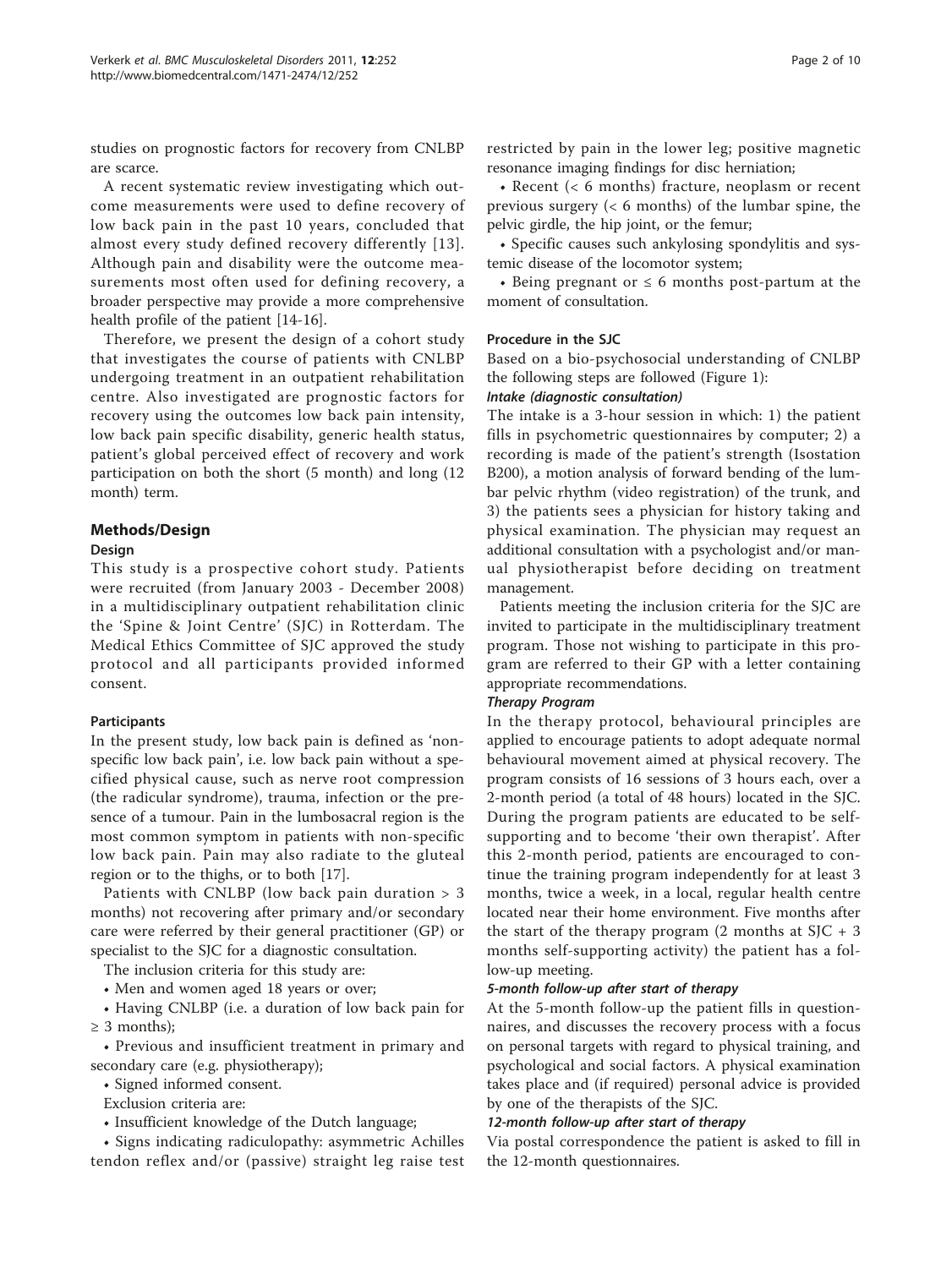<span id="page-2-0"></span>

At the SJC a small group of patients follow treatment once a week for 4 months (instead of twice a week for 2 months). After the program is completed they are encouraged to continue their training program for at

least 3 months in a regular health centre. At 7 and 14 months after start of therapy the same follow-up procedure is performed. The reason for the 'once a week' program is that some patients are unable to visit the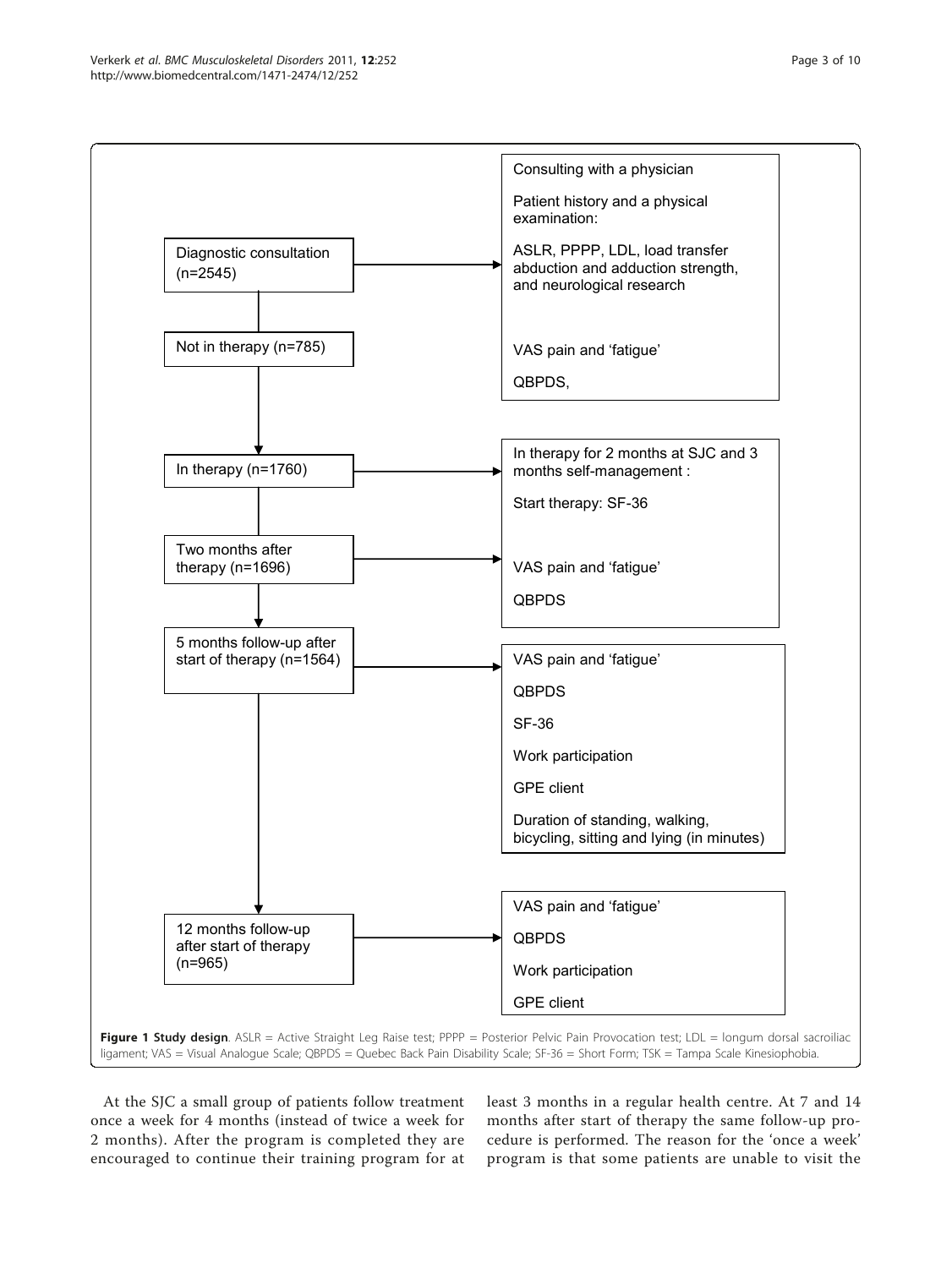SJC twice a week due to travelling and/or physical problems.

#### SJC treatment program

Patients are treated in groups of 6 accompanied by 3 therapists. In the first session a personal treatment goal/ plan is established with agreement from the patient. During the 9<sup>th</sup> and  $16^{th}$  sessions there is a 1:1 patient/ therapist evaluation (in addition to the regular training program). The remainder of the treatment sessions consist of 1-hour training, a 1-hour group lesson, followed by another 1-hour training. The training consists of group training and/or individual coaching. Figure 2 presents the treatment protocol. The therapists (e.g., a physiotherapist, Mensendieck therapist, psychologist, health scientist, physician) are trained in the bio-psychosocial aspects of CNLBP.

The aim of the program is to normalise motion behaviour. This is done by modifying the patient's experience of movements and increasing the experienced quality of movements by learning about and training the reduction of compensatory mechanisms of a physical nature, e.g. increasing intra-abdominal pressure at low loads, breathing cessation during loading tasks, and extreme activity in all superficial muscles. During the program it is explained that the above-described compensatory mechanisms are present due to an interaction between biophysical and psychosocial factors (multidimensional) such as stress, psychological status and social factors. All these factors are treated by a multidisciplinary team.

The training starts to increase awareness of excessive tension of the muscles in trunk and extremities. The patient is stimulated to take breaks during daily activities by using tools like time contingent management and learning about his/her physical load and physical capacity [[18,19\]](#page-8-0). Breathing techniques are used in combination with a stabilisation program to normalise the activity of the m. multifidus, m. transversus abdominis [[20-25](#page-8-0)], diaphragm and pelvic floor (the 'inner tube system'). In a later stage different coordination patterns of the lumbar-pelvic rhythm by sitting, standing, stooping and walking are experienced by the patient, and through strengthening exercises of the 'global muscles' (the 'outer tube system') the local load of the trunk is



LDL = Longum Dorsal sacroiliac Ligament.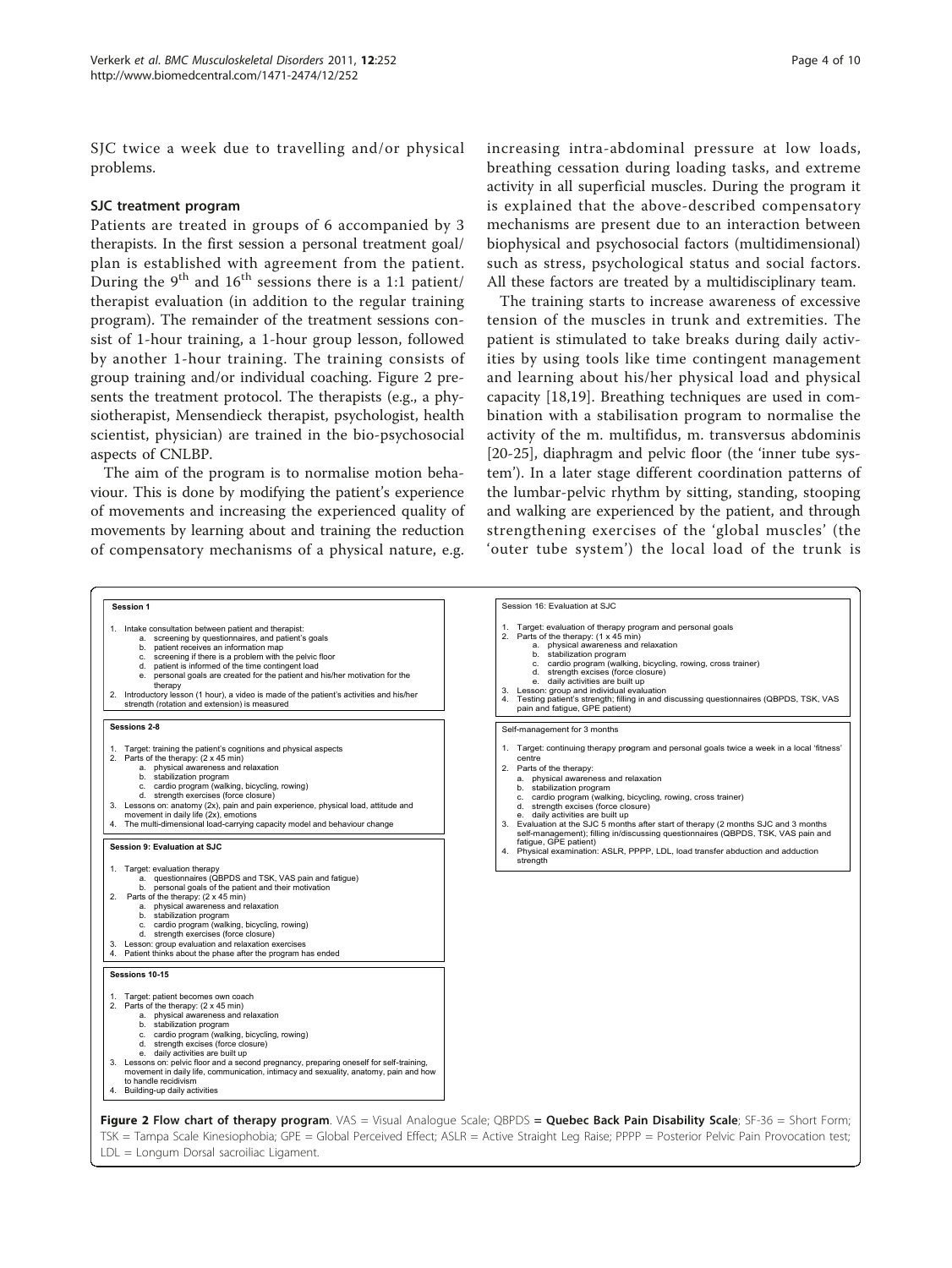increased [\[26](#page-8-0)-[28](#page-8-0)]. Cardiovascular endurance is trained by a cardio program. The daily activities of the patients are built up, depending on the physical load that the patient can bear.

The lessons aim to modify the patient's cognitions with respect to their complaints, thus reinforcing well behaviours [\[29](#page-8-0)]. The group lessons include information on the patient's activities, functional anatomy of the spine, principles of chronic pain, the role and impact of emotions, communication, and finding the balance between the load of daily life and physical capacity.

Individual coaching focuses on the specific needs/problems of the patient. The training is performed in a progressive sequence adjusted to the patient's situation and the clinical experience (estimation) of the therapist. Additional assistance (as required) is provided by a manual therapist, psychologist or therapist specialised in body awareness.

### Prognostic factors

Prognostic factors are assessed at intake and at start of therapy by means of an interview focusing on the patient's history, a physical examination, and on questionnaires. After the 2-month therapy program at SJC, post-treatment follow-up measurements are scheduled at 5 and 12 months after start of therapy. In the present study, the classification into domains as proposed by Pincus et al. (2008), with one additional domain 'Physical characteristics', is used to order the prognostic factors [[30](#page-8-0)].

Table [1](#page-5-0) lists the prognostic factors. The prognostic factors include: a) demographic characteristics such as educational level, marital status, weight, alcohol, smoking and drug consumption; b) clinical status such as body mass index (BMI), pain below the knee, cause and duration of complaints, previous rehabilitation, degree of fatigue [[31\]](#page-8-0), low back pain intensity (VAS) [[32,33](#page-8-0)] and disability (QBPDS). [[34](#page-8-0),[35](#page-8-0)]; c) psychological characteristics such as fear avoidance (TSK) [\[36](#page-8-0)-[42\]](#page-8-0) and quality of life (SF-36) [[43](#page-8-0)]; d) work-related characteristics such as employment benefits and work participation in relation to back complaints, and e) physical characteristics such as the mobility of lumbar pelvic rhythm (video registration) [[44\]](#page-8-0), strength (B-200 isostation) [\[45,46](#page-8-0)] and activities of daily living (ADL) consisting of walking, sitting, bicycling and lying. Figure [1](#page-2-0) shows the physical tests that are measured at intake, evaluated at the end of therapy, and at 5 months after start of therapy. The reliability and validity of these tests have been established. The Active Straight Leg Raising (ASLR) test [[47-49\]](#page-8-0) (0 = not difficult at all, 1 = minimally difficult, 2  $=$  somewhat difficult,  $3 =$  fairly difficult,  $4 =$  very difficult,  $5 =$  unable to do) is positive when the bilateral sum score is  $\geq 2$  (score range 0-10). The posterior pelvic

pain provocation (PPPP) test  $(0 = no \, pain, 1 = pain \, uni$ lateral, 2 = pain bilateral), is positive when the bilateral sum score is  $\geq 2$  (0-2). For the ligament sacro-iliacale longum dorsal (LDL) test [\[27\]](#page-8-0) (0 = no pain, 1 = complaint of pain without grimace, flinch, or withdrawal (mild),  $2 =$  pain plus grimace or flinch (moderate),  $3 =$ the examiner is not able to complete the test because of withdrawal (unbearable), the score is positive when the bilateral sum score bilateral is  $\geq 2$  (score range 0-6). The load transfer adduction test (score best to worse > 129-0 Newton) and abduction (score best to worse > 196-0 Newton) [[50\]](#page-8-0) is measured with a microfet in Newtons.

The choice to include these specific variables in the analyses as potential prognostic factors is based on a literature review [[30\]](#page-8-0), the quality of tests, and clinical experience in the SJC.

### **Outcomes**

Outcomes are assessed at intake, at the start and end of therapy, and at 5 and 12 months after start of therapy using questionnaires (Figure [1](#page-2-0)). An international group of back pain researchers recommended a standard battery of outcome measures to represent the multiple dimensions of outcome in the field of back pain [\[14,16](#page-7-0)]. We measured improvement of the patient with various measures: 1) pain intensity measured with a visual analogue scale (VAS; at the moment, minimum and maximum) [[51,52\]](#page-8-0), 2) low-back-pain-specific disability is measured with the Quebec Back Pain Disability Scale (QBPDS) [\[53](#page-8-0)], 3) generic health status. The Short Form (SF-36) is measured at start of therapy [[54](#page-8-0)-[58\]](#page-8-0). The three instruments have shown to be reliable, valid and responsive for a minimal important change (MIC) [[32-35](#page-8-0),[52,53,59-](#page-8-0)[64](#page-9-0)]. 4) Global Perceived Effect (GPE) of the patient is measured with a 5-point scale  $(1 = much)$ improved,  $2 =$  slightly improved,  $3 =$  no change,  $4 =$ slightly worsened,  $5 =$  much worsened) [[16\]](#page-7-0). The GPE is proven valid [[16](#page-7-0),[65](#page-9-0)], and 5) work participation. Work participation is measured by dividing 'current work hours' by 'former work employment hours' prior to CNLBP. No psychometric values are known for this instrument.

#### Analyses

Baseline characteristics of the patients are presented as descriptive statistics. Data on the course of CNLPB recovery during treatment are presented in graphs and tables at 5 and 12 months after start of therapy. The development of a multivariate prognostic model is based on principles and methods described by Moons and Altman et al. [[66](#page-9-0)-[69\]](#page-9-0). The relationship between potential prognostic factors and outcome is evaluated using bivariate and multivariate analyses. For all outcome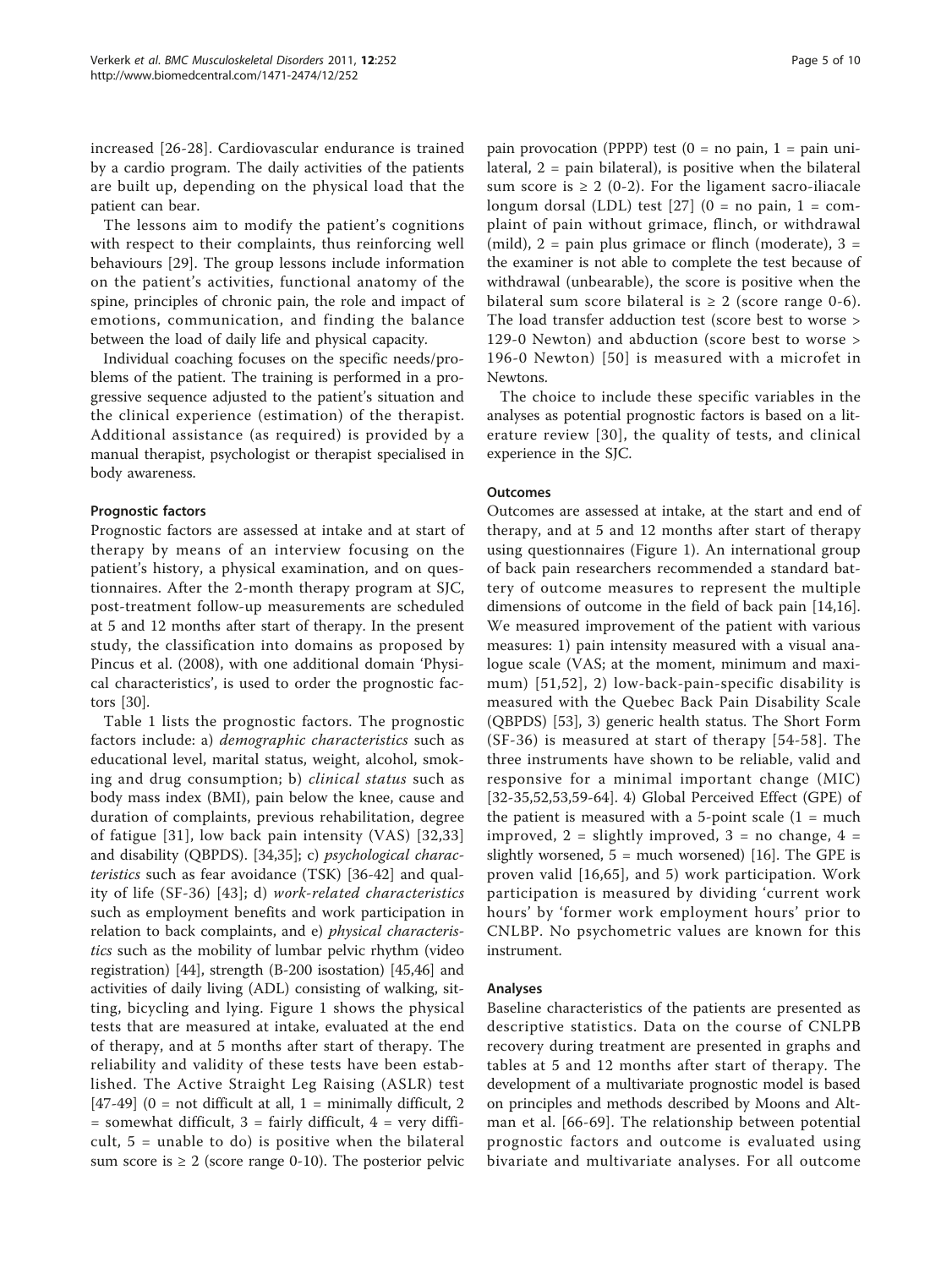<span id="page-5-0"></span>Table 1 Baseline characteristics of the study population (n = 1760)

| <b>Variables</b>                                     | Population ( $n = 1760$ ) | <b>Missing value</b> |  |  |
|------------------------------------------------------|---------------------------|----------------------|--|--|
| Number of female participants                        | 1307(74.3)                | 0                    |  |  |
| Age in years: M (SD)                                 | 40.1(10.6)                | $\circledcirc$       |  |  |
| Weight (kg): M (SD)*                                 | 75.3(14.8)                | 81(4.6)              |  |  |
| Height (cm): M (SD)*                                 | 172.2(8.8)                | 70(4.0)              |  |  |
| Demographic factors                                  |                           |                      |  |  |
| Low education *                                      | 716(40.7)                 | 71(4.0)              |  |  |
| Marital status/living with one adult*                | 1515(86.1)                | 46(2.6)              |  |  |
| Lifestyle                                            |                           |                      |  |  |
| Alcohol consumers; more than 2 per day*              | 73(4.1)                   | 326(18.5)            |  |  |
| Smoking 'yes' *                                      | 413(23.5)                 | 326(18.5)            |  |  |
| No drug consumers *                                  | 1399(79.5)                | 313(17.8)            |  |  |
| <b>Clinical status</b>                               |                           |                      |  |  |
| Patients with BMI > 25*                              | 783(44.5)                 | 88(5.0)              |  |  |
| Duration of complaints in years: M (SD)              | 7.7(8.8)                  | 0                    |  |  |
| 1 gradual emergence of NLBP                          | 1167(66.3)                | 30(1.7)              |  |  |
| 2 sudden emergence of NLBP                           | 563(32.0)                 |                      |  |  |
| Cause                                                |                           | 23(1.3)              |  |  |
| 1 accident/wrong movement                            | 374(21.3)                 |                      |  |  |
| 2 after physical overload                            | 73(4.1)                   |                      |  |  |
| 3 during pregnancy or after delivery                 | 586(33.3)                 |                      |  |  |
| 4 surgery pelvis/back or after HNP                   | 32(1.8)                   |                      |  |  |
| 5 unknown                                            | 672(38.2)                 |                      |  |  |
| Previous revalidation program*                       | 186(10.6)                 | 101(5.7)             |  |  |
| Co-morbidity                                         | 275(15.6)                 | 88(5.0)              |  |  |
| VAS Pain intensity LBP in mm: M (SD)                 |                           |                      |  |  |
| 1 present pain intensity                             | 55.5(23.0)                | 5(0.3)               |  |  |
| 2 minimal pain intensity                             | 34.6(21.7)                | 13(0.7)              |  |  |
| 3 maximal pain intensity                             | 80.0(16.2)                | 13(0.7)              |  |  |
| Pain intensity due to CNLBP in the previous 3 months |                           | 52(3.0)              |  |  |
| 1 stable pain intensity                              | 865(49.1)                 |                      |  |  |
| 2 increased pain intensity                           | 723(41.1)                 |                      |  |  |
| 3 decreased pain intensity                           | 120(6.8)                  |                      |  |  |
| VAS degree of fatigue LBP in mm: M (SD)              |                           |                      |  |  |
| 1 present fatigue                                    | 56.5(26.6)                | 118(6.7)             |  |  |
| 2 minimal fatigue                                    | 32.2(23.3)                | 169(9.6)             |  |  |
| 3 maximal fatique                                    | 77.8(20.4)                | 169(9.6)             |  |  |
| Disability (QBPDS): M (SD)                           | 51.7(15.6)                | 8(0.5)               |  |  |
| <b>Psychological factors</b>                         |                           |                      |  |  |
| Fear avoidance (TSK): M (SD)                         | 36.7(7.3)                 | 50(2.8)              |  |  |
| SF-36 (health-related quality of life)               |                           |                      |  |  |
| PCS                                                  | 31.8(7.1)                 | 493(28.0)            |  |  |
| <b>MCS</b>                                           | 46.5(10.3)                | 493(28.0)            |  |  |
| <b>Work-related factors</b>                          |                           |                      |  |  |
| Employment status benefit                            | 924(52.5)                 | 353(20.1)            |  |  |
| Work participation                                   |                           | 161(9.1)             |  |  |
| 1 100% working                                       | 391(22.2)                 |                      |  |  |
| 2 1-99% working                                      | 488(27.7)                 |                      |  |  |
| 3 not working                                        | 689(39.1)                 |                      |  |  |
| 4 retired                                            | 31(1.8)                   |                      |  |  |
| Less work due to                                     |                           | 460(26.1)            |  |  |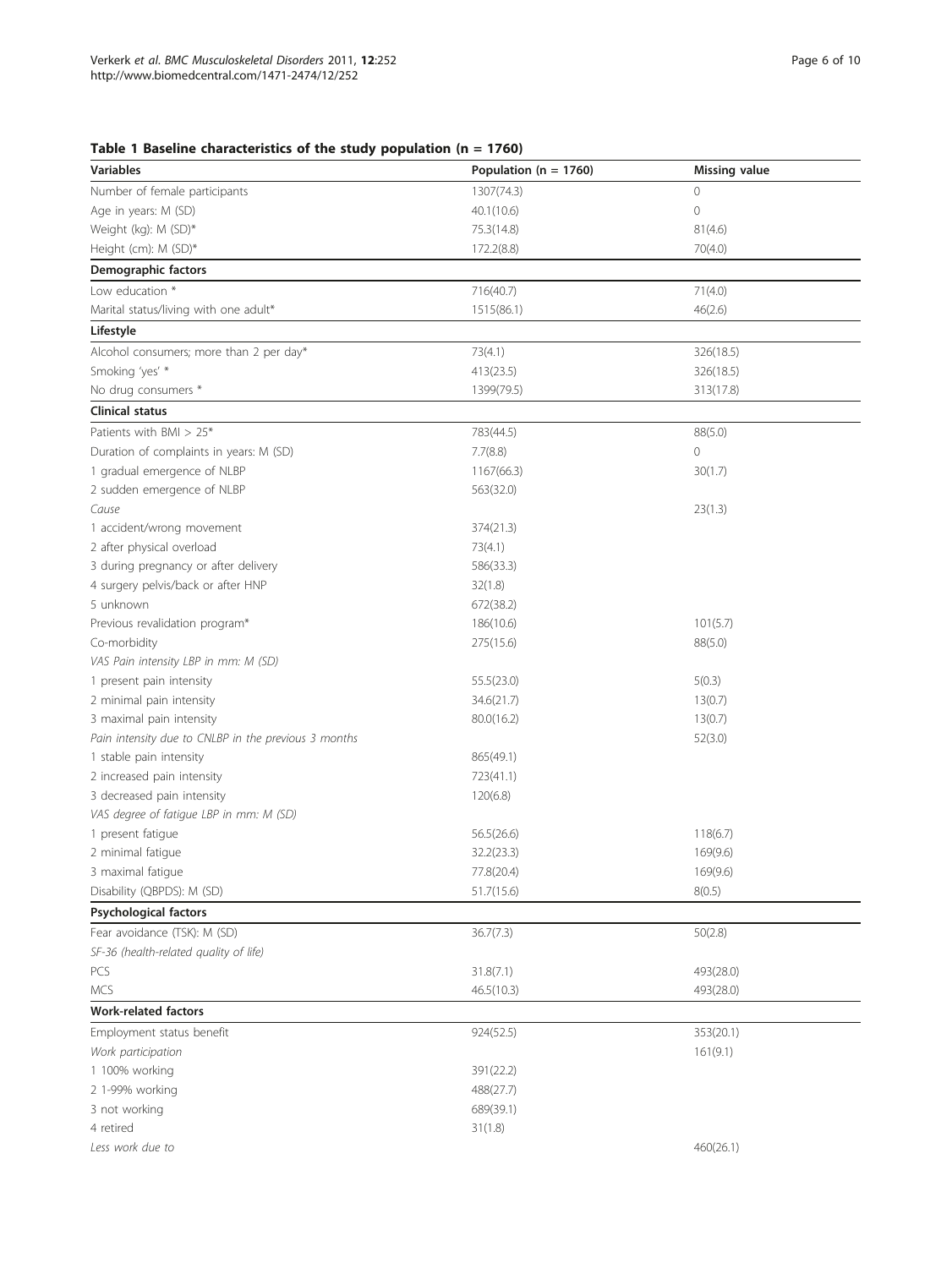| 1 complaints                                             | 772(43.9)    |           |
|----------------------------------------------------------|--------------|-----------|
| 2 unemployed                                             | 19(1.1)      |           |
| 3 different reasons                                      | 177(10.1)    |           |
| 4 fully working                                          | 332(18.9)    |           |
| Physical examination                                     |              |           |
| LDL positive                                             |              |           |
| 1 left                                                   | 1373(78.0)   | 29(1.6)   |
| 2 right                                                  | 1336(75.9)   | 31(1.8)   |
| Mobility (VR) (degrees in flexion): M (SD)               |              |           |
| 1 pelvis in flexion                                      | 40.7(15.7)   | 154(8.8)  |
| 2 low back in flexion                                    | 47.3(14.3)   | 154(8.8)  |
| 3 pelvis+low back in flexion (ROM)                       | 88.0(24.6)   | 154(8.8)  |
| ASLR positive (sum score $\geq$ 3)                       |              |           |
| 1 by general practitioner                                | 1442(81.9)   | 16(0.9)   |
| 2 by patient                                             | 1217(69.1)   | 8(0.5)    |
| ADL function - duration $> 31$ min without pain increase |              |           |
| 1 walking                                                | 410(23.3)    | 10(0.6)   |
| 2 cycling                                                | 312(17.8)    | 287(16.3) |
| 3 sitting                                                | 432(24.5)    | 13(0.7)   |
| 4 lying                                                  | 1017(57.8)   | 15(0.9)   |
| 5 standing                                               | 106(6.1)     | 9(0.5)    |
| PPPP positive (uni or bilateral)                         | 1110(63.1)   | 50(2.8)   |
| Load transfer Abduction (Newton): M (SD)                 | 224.9 (96.4) | 137 (7.8) |
| Load transfer Adduction (Newton): M (SD)                 | 172.5 (87.2) | 136(7.7)  |
| B200 Isostation (strength) (Newton): M (SD)              |              |           |
| 1 extension                                              | 81.6(45.8)   | 107(6.1)  |
| 2 flexion                                                | 65.2(45.0)   | 106(6.0)  |
| 3 lateroflexion left                                     | 68.1(41.2)   | 106(6.0)  |
| 4 lateroflexion right                                    | 74.2(39.4)   | 106(6.0)  |
| 5 rotation left                                          | 34.6(23.1)   | 107(6.1)  |
| 6 rotation right                                         | 33.4(22.5)   | 108(6.1)  |

|  |  | Table 1 Baseline characteristics of the study population (n = 1760) (Continued) |  |  |  |  |  |  |
|--|--|---------------------------------------------------------------------------------|--|--|--|--|--|--|
|--|--|---------------------------------------------------------------------------------|--|--|--|--|--|--|

Values are numbers (percentages) unless stated otherwise.

\* these factors were reported when therapy started, or gathered from the personal status; M = mean; SD = standard deviation; BMI = Body Mass Index; NLBP = non-specific low back pain; VAS = Visual analogue scale; QBPDS = Quebec Back Pain Disability Scale; TSK = Tampa Scale Kinesiophobia; SF-36 = Short Form; PCS = Physical Component Summary; MCS = Mental Component Summary; SCL-90 = Symptom Checklist; GPE = Global Perceived Effect; ADL = activities of daily living; VR = video registration; ASLR = Active Straight Leg Raise; PPPP = Posterior Pelvic Pain Provocation test; LDL = longum dorsal sacroiliac ligament.

measurements, separate analyses are conducted to investigate prognostic factors at 5 and 12 months after start of therapy. Differences between baseline and follow-up scores are analyzed using repeated measures analysis of variance. Logistic regression is used to determine odds ratios (ORs) of recovery, initially for each variable independently and then in a multiple regression model.

Recovery is operationalised into two definitions: 'improvement in' [[16](#page-7-0),[33](#page-8-0),[70](#page-9-0)] and 'absolute' [[16](#page-7-0),[71](#page-9-0)-[73](#page-9-0)] recovery for each outcome measurement. All analyses are conducted with SPSS for Windows (version 18.0).

# Results

#### Baseline Measurements

A total of 2,545 patients [mean age 40.4 (10.9) years; 73.3% women] visited the SJC for an intake consultation between January 2003 and December 2008. Of these, 1,760 patients [mean age 40.1 (10.6) years; 74.3% women] with CNLBP met the inclusion criteria, completed the 2-month therapy program, and were followed up at 5 and 12 months after start of therapy. Of this latter group, 96 followed the 'once a week' therapy program.(with a duration of 4 months). A total of 785 patients [mean age 41.3 (11.5) years; 70.3% women] had the intake consultation but decided not to start therapy: reasons given for this included, only wanting the consultation and/or a diagnosis and/or some advice, referred to another specialist (e.g. psychologist, orthopaedic surgeon), decided not to come, travel distance too far, and unknown reasons.

The distribution of prognostic factors were similar in both the excluded and included groups regarding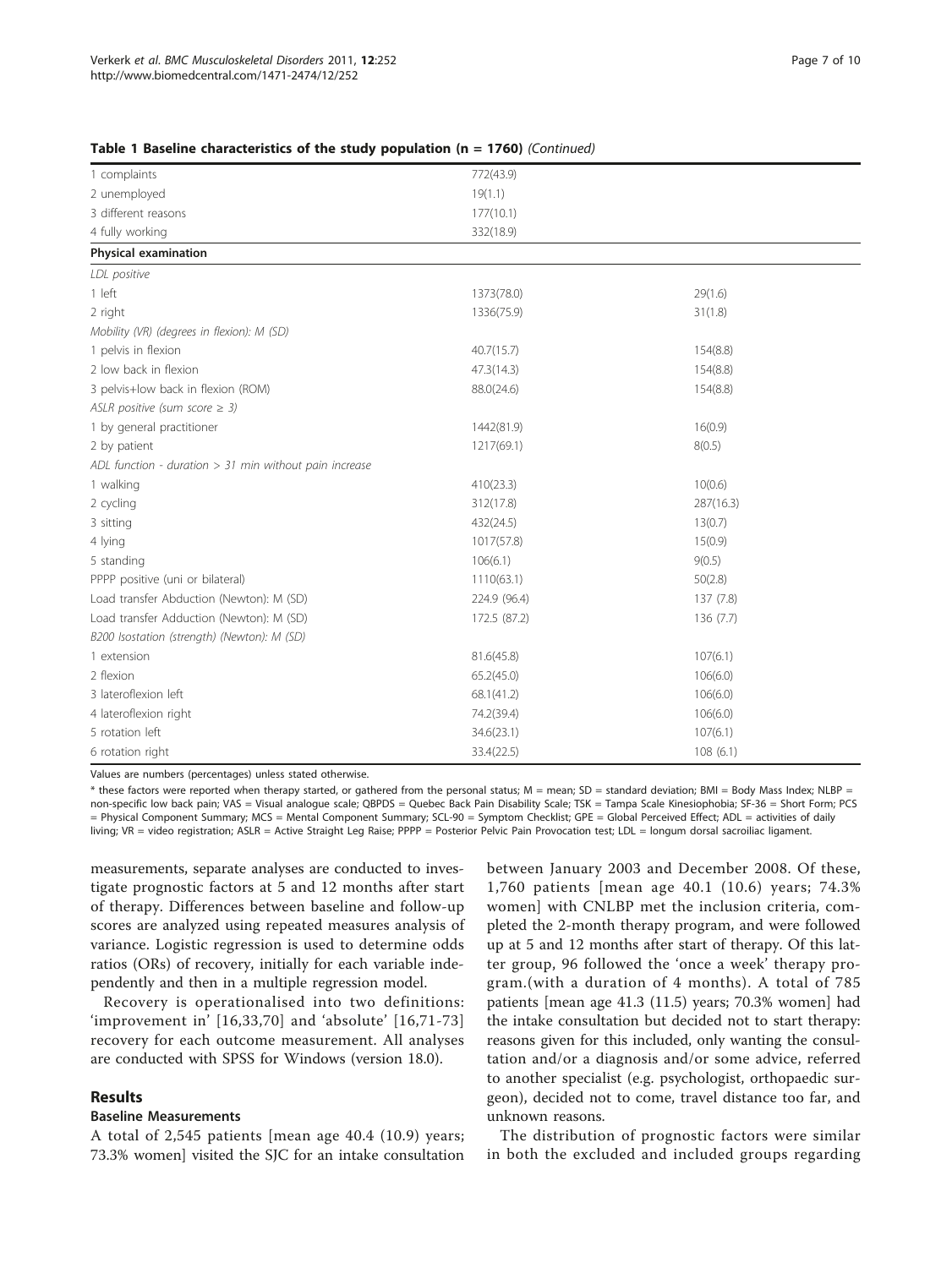<span id="page-7-0"></span>demographic characteristics, clinical status, psychological status, work-related parameters, and physical examination. Table [1](#page-5-0) presents the baseline characteristics of the 1,760 patients; 74.3% is female with a (mean) duration of LBP complaints of 7.8 (SD 8.8) years. Of all patients, 90.2% had stable or increased low back pain intensity in the 3 months prior to intake. Pain intensity and disability showed moderate to severely impaired patients; 43.9% worked less because of their complaints. Of the 1,760 patients, 1,696 (96.4%) completed the 2-month therapy program, 1,564 (88.9%) participated in the 5-month follow-up and 965 (54.8%) completed the 12-month follow-up after start of therapy.

# **Discussion**

Little information is available on the prognostic factors for recovery in patients with chronic non-specific low back pain. The present study is designed to provide insight into the course and prognostic factors for recovery in patients with CNLBP who are managed in a rehabilitation centre.

The study population was recruited from a multidisciplinary outpatient rehabilitation clinic (part of regular care), which leads to a more pragmatic approach regarding the prognosis of patients with CNLBP. In the 6 years during which patients have been followed for 12 months after start of therapy, the procedure of data recording and the follow-up period has been consistent. This limits information bias for the outcome recovery. Another strength of this study is that use of five domains of recovery allows to describe and analyse a broader perspective of relevant health outcomes for patients with CNLBP.

The study also has some limitations. First, we are unable to present the natural (untreated) course of CNLBP, because all patients receive multidisciplinary treatment during rehabilitation [[74](#page-9-0),[75\]](#page-9-0). Also, most changes in outcome measurements are reported by the patients themselves, which might lead to some bias. The existing SJC procedure was maintained with regard to the follow-up. This probably decreased the response rate (especially at 12 months after start of therapy) because some patients were no longer motivated or were not approached to provide a response if they did not respond to the postal requests.

# Impact of this study

This study provides information on relevant prognostic factors for recovery, and presents data on the course of patients with CNLBP following a multidisciplinary rehabilitation program.

#### Author details

<sup>1</sup>Rotterdam University of Applied Sciences, Rotterdam, The Netherlands. <sup>2</sup>Spine & Joint Centre, Rotterdam, Netherlands. <sup>3</sup>Department of General Practice, Erasmus MC, University Medical Center, Rotterdam, Netherlands. 4 Department of Neuroscience, Erasmus MC, University Medical Center, Rotterdam, Netherlands.

#### Authors' contributions

All authors participated in the design of the study. KV drafted the manuscript with input from the other authors. All authors read, revised and approved the final manuscript.

#### Competing interests

The authors declare that they have no competing interests.

Received: 25 May 2011 Accepted: 2 November 2011 Published: 2 November 2011

#### References

- 1. Elders LA, Burdorf A: Prevalence, incidence, and recurrence of low back pain in scaffolders during a 3-year follow-up study. Spine (Phila Pa 1976) 2004, 29:E101-106.
- 2. Picavet HS, Schouten JS, Smit HA: [Prevalence and consequences of low](http://www.ncbi.nlm.nih.gov/pubmed/10355306?dopt=Abstract) [back problems in The Netherlands, working vs non-working population,](http://www.ncbi.nlm.nih.gov/pubmed/10355306?dopt=Abstract) [the MORGEN-Study. Monitoring Project on Risk Factors for Chronic](http://www.ncbi.nlm.nih.gov/pubmed/10355306?dopt=Abstract) [Disease.](http://www.ncbi.nlm.nih.gov/pubmed/10355306?dopt=Abstract) Public Health 1999, 113:73-77.
- 3. Pengel LH, Herbert RD, Maher CG, Refshauge KM: [Acute low back pain:](http://www.ncbi.nlm.nih.gov/pubmed/12907487?dopt=Abstract) [systematic review of its prognosis.](http://www.ncbi.nlm.nih.gov/pubmed/12907487?dopt=Abstract) BMJ 2003, 327:323.
- 4. Hayden JA, Dunn KM, van der Windt DA, Shaw WS: [What is the prognosis](http://www.ncbi.nlm.nih.gov/pubmed/20227639?dopt=Abstract) [of back pain?](http://www.ncbi.nlm.nih.gov/pubmed/20227639?dopt=Abstract) Best Pract Res Clin Rheumatol 2010, 24:167-179.
- 5. Hestbaek L, Leboeuf-Yde C, Manniche C: [Low back pain: what is the long](http://www.ncbi.nlm.nih.gov/pubmed/12709853?dopt=Abstract)[term course? A review of studies of general patient populations.](http://www.ncbi.nlm.nih.gov/pubmed/12709853?dopt=Abstract) Eur Spine J 2003, 12:149-165.
- 6. van Tulder MW, Koes BW, Bouter LM: Conservative treatment of acute and chronic nonspecific low back pain. A systematic review of randomized controlled trials of the most common interventions. Spine (Phila Pa 1976) 1997, 22:2128-2156.
- 7. Wasiak R, Young AE, Dunn KM, Cote P, Gross DP, Heymans MW, von Korff M: Back pain recurrence: an evaluation of existing indicators and direction for future research. Spine (Phila Pa 1976) 2009, 34:970-977.
- 8. Hayden JA, Cote P, Steenstra IA, Bombardier C: [Identifying phases of](http://www.ncbi.nlm.nih.gov/pubmed/18471659?dopt=Abstract) [investigation helps planning, appraising, and applying the results of](http://www.ncbi.nlm.nih.gov/pubmed/18471659?dopt=Abstract) [explanatory prognosis studies.](http://www.ncbi.nlm.nih.gov/pubmed/18471659?dopt=Abstract) J Clin Epidemiol 2008, 61:552-560.
- 9. Hayden JA, Chou R, Hogg-Johnson S, Bombardier C: [Systematic reviews of](http://www.ncbi.nlm.nih.gov/pubmed/19136234?dopt=Abstract) [low back pain prognosis had variable methods and results: guidance for](http://www.ncbi.nlm.nih.gov/pubmed/19136234?dopt=Abstract) [future prognosis reviews.](http://www.ncbi.nlm.nih.gov/pubmed/19136234?dopt=Abstract) J Clin Epidemiol 2009, 62:781-796, e781.
- 10. Kent PM, Keating JL: [Can we predict poor recovery from recent-onset](http://www.ncbi.nlm.nih.gov/pubmed/17658288?dopt=Abstract) [nonspecific low back pain? A systematic review.](http://www.ncbi.nlm.nih.gov/pubmed/17658288?dopt=Abstract) Man Ther 2008, 13:12-28.
- 11. Pincus T, Burton AK, Vogel S, Field AP: A systematic review of psychological factors as predictors of chronicity/disability in prospective cohorts of low back pain. Spine (Phila Pa 1976) 2002, 27:E109-120.
- 12. Steenstra IA, Verbeek JH, Heymans MW, Bongers PM: [Prognostic factors for](http://www.ncbi.nlm.nih.gov/pubmed/16299094?dopt=Abstract) [duration of sick leave in patients sick listed with acute low back pain: a](http://www.ncbi.nlm.nih.gov/pubmed/16299094?dopt=Abstract) [systematic review of the literature.](http://www.ncbi.nlm.nih.gov/pubmed/16299094?dopt=Abstract) Occup Environ Med 2005, 62:851-860.
- 13. Kamper SJ, Stanton TR, Williams CM, Maher CG, Hush JM: [How is recovery](http://www.ncbi.nlm.nih.gov/pubmed/20552378?dopt=Abstract) [from low back pain measured? A systematic review of the literature.](http://www.ncbi.nlm.nih.gov/pubmed/20552378?dopt=Abstract) Eur Spine J 2010, 20(1):9-18.
- 14. Bombardier C: Outcome assessments in the evaluation of treatment of spinal disorders: summary and general recommendations. Spine (Phila Pa 1976) 2000, 25:3100-3103.
- 15. Bombardier C, Hayden J, Beaton DE: [Minimal clinically important](http://www.ncbi.nlm.nih.gov/pubmed/11246692?dopt=Abstract) [difference. Low back pain: outcome measures.](http://www.ncbi.nlm.nih.gov/pubmed/11246692?dopt=Abstract) J Rheumatol 2001, 28:431-438.
- 16. Ostelo RW, de Vet HC: [Clinically important outcomes in low back pain.](http://www.ncbi.nlm.nih.gov/pubmed/15949778?dopt=Abstract) Best Pract Res Clin Rheumatol 2005, 19:593-607.
- 17. Bekkering GE, Engers AJ, Wensing M, Hendriks HJ, van Tulder MW, Oostendorp RA, Bouter LM: [Development of an implementation strategy](http://www.ncbi.nlm.nih.gov/pubmed/12952520?dopt=Abstract) [for physiotherapy guidelines on low back pain.](http://www.ncbi.nlm.nih.gov/pubmed/12952520?dopt=Abstract) Aust J Physiother 2003, 49:208-214.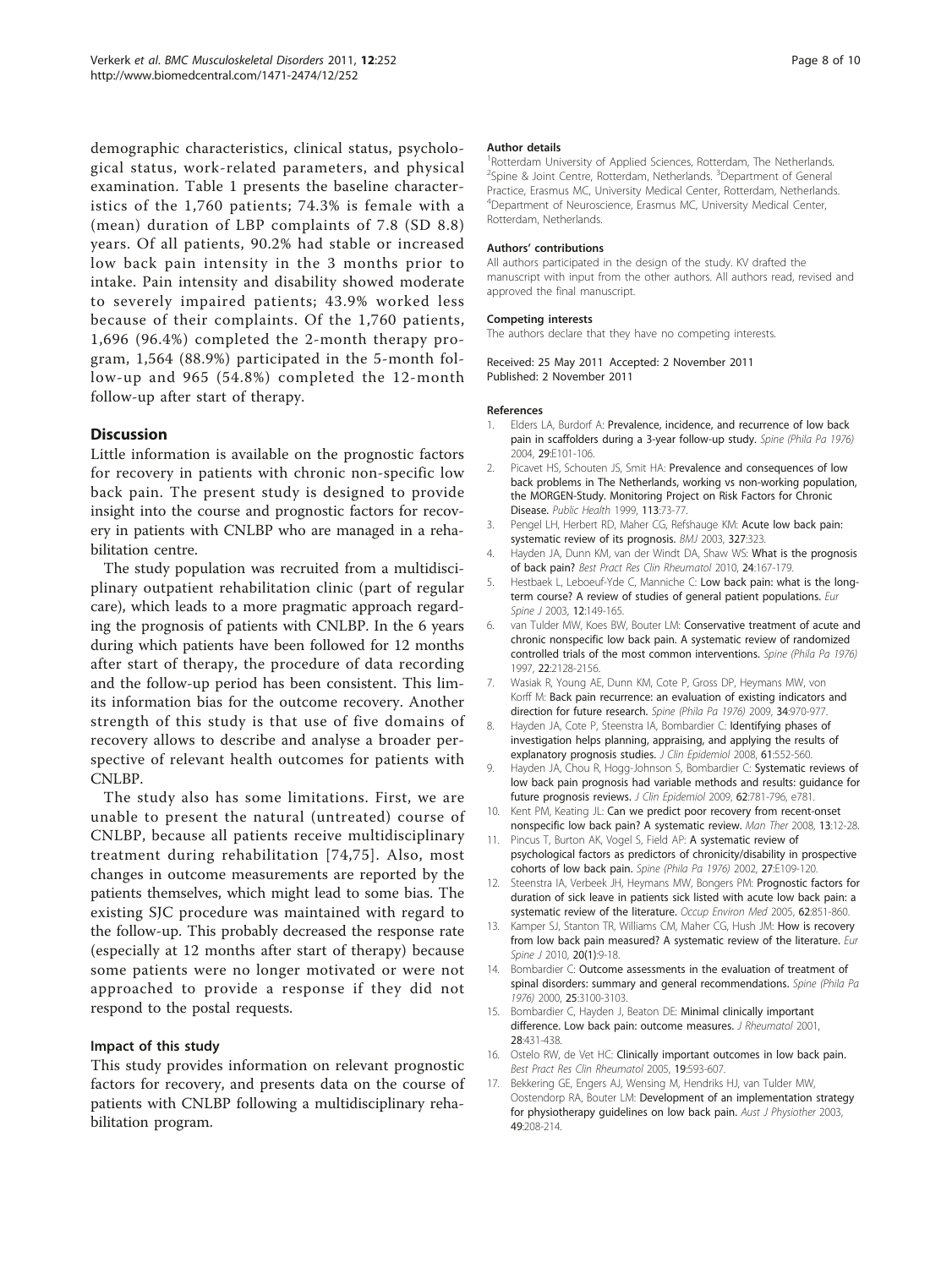- <span id="page-8-0"></span>18. Bunzli S, Gillham D, Esterman A: Physiotherapy-provided operant conditioning in the management of low back pain disability: A systematic review. Physiother Res Int 2010, 16:4-19.
- 19. Koes BW, Sanders RJ, Tuut MK: [\[The Dutch Institute for Health Care](http://www.ncbi.nlm.nih.gov/pubmed/15015247?dopt=Abstract) [Improvement \(CBO\) guideline for the diagnosis and treatment of](http://www.ncbi.nlm.nih.gov/pubmed/15015247?dopt=Abstract) [aspecific acute and chronic low back complaints\].](http://www.ncbi.nlm.nih.gov/pubmed/15015247?dopt=Abstract) Ned Tijdschr Geneeskd 2004, 148:310-314.
- 20. Ferreira PH, Ferreira ML, Maher CG, Herbert RD, Refshauge K: [Specific](http://www.ncbi.nlm.nih.gov/pubmed/16764545?dopt=Abstract) [stabilisation exercise for spinal and pelvic pain: a systematic review.](http://www.ncbi.nlm.nih.gov/pubmed/16764545?dopt=Abstract) Aust J Physiother 2006, 52:79-88.
- 21. Hides JA, Jull GA, Richardson CA: Long-term effects of specific stabilizing exercises for first-episode low back pain. Spine (Phila Pa 1976) 2001, 26: E243-248.
- 22. Hodges PW, Richardson CA: Inefficient muscular stabilization of the lumbar spine associated with low back pain. A motor control evaluation of transversus abdominis. Spine (Phila Pa 1976) 1996, 21:2640-2650.
- 23. Hodges PW, Richardson CA: [Contraction of the abdominal muscles](http://www.ncbi.nlm.nih.gov/pubmed/9037214?dopt=Abstract) [associated with movement of the lower limb.](http://www.ncbi.nlm.nih.gov/pubmed/9037214?dopt=Abstract) Phys Ther 1997, 77:132-142, discussion 142-134.
- 24. Hodges PW, Richardson CA: [Delayed postural contraction of transversus](http://www.ncbi.nlm.nih.gov/pubmed/9493770?dopt=Abstract) [abdominis in low back pain associated with movement of the lower](http://www.ncbi.nlm.nih.gov/pubmed/9493770?dopt=Abstract) [limb.](http://www.ncbi.nlm.nih.gov/pubmed/9493770?dopt=Abstract) J Spinal Disord 1998, 11:46-56.
- 25. Jull GA, Richardson CA: [Motor control problems in patients with spinal](http://www.ncbi.nlm.nih.gov/pubmed/10714539?dopt=Abstract) [pain: a new direction for therapeutic exercise.](http://www.ncbi.nlm.nih.gov/pubmed/10714539?dopt=Abstract) J Manipulative Physiol Ther 2000, 23:115-117.
- 26. Pool-Goudzwaard AL, Vleeming A, Stoeckart R, Snijders CJ, Mens JM: [Insufficient lumbopelvic stability: a clinical, anatomical and](http://www.ncbi.nlm.nih.gov/pubmed/11487296?dopt=Abstract) [biomechanical approach to](http://www.ncbi.nlm.nih.gov/pubmed/11487296?dopt=Abstract) 'a-specific' low back pain. Man Ther 1998, 3:12-20.
- 27. Vleeming A, de Vries HJ, Mens JM, van Wingerden JP: [Possible role of the](http://www.ncbi.nlm.nih.gov/pubmed/12027817?dopt=Abstract) [long dorsal sacroiliac ligament in women with peripartum pelvic pain.](http://www.ncbi.nlm.nih.gov/pubmed/12027817?dopt=Abstract) Acta Obstet Gynecol Scand 2002, 81:430-436.
- 28. Vleeming A, Pool-Goudzwaard AL, Stoeckart R, van Wingerden JP, Snijders CJ: The posterior layer of the thoracolumbar fascia. Its function in load transfer from spine to legs. Spine (Phila Pa 1976) 1995, 20:753-758.
- 29. van Wingerden JP: Functional anatomy in low back rehabilitation; balance in the biopsychosocial model. Thesis 2009.
- 30. Pincus T, Santos R, Breen A, Burton AK, Underwood M: [A review and](http://www.ncbi.nlm.nih.gov/pubmed/18163411?dopt=Abstract) [proposal for a core set of factors for prospective cohorts in low back](http://www.ncbi.nlm.nih.gov/pubmed/18163411?dopt=Abstract) [pain: a consensus statement.](http://www.ncbi.nlm.nih.gov/pubmed/18163411?dopt=Abstract) Arthritis Rheum 2008, 59:14-24.
- 31. van Hooff ML, Geurts SA, Kompier MA, Taris TW: "[How fatigued do you](http://www.ncbi.nlm.nih.gov/pubmed/17575403?dopt=Abstract) currently feel?" Convergent [and discriminant validity of a single-item](http://www.ncbi.nlm.nih.gov/pubmed/17575403?dopt=Abstract) fatique measure. J Occup Health 2007, 49:224-234.
- 32. Bolton JE, Wilkinson RC: [Responsiveness of pain scales: a comparison of](http://www.ncbi.nlm.nih.gov/pubmed/9467094?dopt=Abstract) [three pain intensity measures in chiropractic patients.](http://www.ncbi.nlm.nih.gov/pubmed/9467094?dopt=Abstract) J Manipulative Physiol Ther 1998, 21:1-7.
- 33. Ostelo RW, Deyo RA, Stratford P, Waddell G, Croft P, Von Korff M, Bouter LM, de Vet HC: Interpreting change scores for pain and functional status in low back pain: towards international consensus regarding minimal important change. Spine (Phila Pa 1976) 2008, 33:90-94.
- 34. Kopec JA, Esdaile JM, Abrahamowicz M, Abenhaim L, Wood-Dauphinee S, Lamping DL, Williams JI: The Quebec Back Pain Disability Scale. Measurement properties. Spine (Phila Pa 1976) 1995, 20:341-352.
- 35. Kopec JA, Esdaile JM, Abrahamowicz M, Abenhaim L, Wood-Dauphinee S, Lamping DL, Williams JI: [The Quebec Back Pain Disability Scale:](http://www.ncbi.nlm.nih.gov/pubmed/8606316?dopt=Abstract) [conceptualization and development.](http://www.ncbi.nlm.nih.gov/pubmed/8606316?dopt=Abstract) J Clin Epidemiol 1996, 49:151-161.
- 36. Goubert L, Crombez G, Van Damme S, Vlaeyen JW, Bijttebier P, Roelofs J: [Confirmatory factor analysis of the Tampa Scale for Kinesiophobia:](http://www.ncbi.nlm.nih.gov/pubmed/14770050?dopt=Abstract) [invariant two-factor model across low back pain patients and](http://www.ncbi.nlm.nih.gov/pubmed/14770050?dopt=Abstract) [fibromyalgia patients.](http://www.ncbi.nlm.nih.gov/pubmed/14770050?dopt=Abstract) Clin J Pain 2004, 20:103-110.
- 37. Ostelo RW, Swinkels-Meewisse IJ, Knol DL, Vlaeyen JW, de Vet HC: [Assessing pain and pain-related fear in acute low back pain: what is the](http://www.ncbi.nlm.nih.gov/pubmed/18001240?dopt=Abstract) [smallest detectable change?](http://www.ncbi.nlm.nih.gov/pubmed/18001240?dopt=Abstract) Int J Behav Med 2007, 14:242-248.
- 38. Roelofs J, Goubert L, Peters ML, Vlaeyen JW, Crombez G: [The Tampa Scale](http://www.ncbi.nlm.nih.gov/pubmed/15324781?dopt=Abstract) [for Kinesiophobia: further examination of psychometric properties in](http://www.ncbi.nlm.nih.gov/pubmed/15324781?dopt=Abstract) [patients with chronic low back pain and fibromyalgia.](http://www.ncbi.nlm.nih.gov/pubmed/15324781?dopt=Abstract) Eur J Pain 2004, 8:495-502.
- 39. Roelofs J, Sluiter JK, Frings-Dresen MHW, Goossens M, Thibault P, Boersma K, Vlaeyen JWS: [Fear of movement and \(re\)injury in chronic](http://www.ncbi.nlm.nih.gov/pubmed/17317011?dopt=Abstract) [musculoskeletal pain: Evidence for an invariant two-factor model of the](http://www.ncbi.nlm.nih.gov/pubmed/17317011?dopt=Abstract)

[Tampa Scale for Kinesiophobia across pain diagnoses and Dutch,](http://www.ncbi.nlm.nih.gov/pubmed/17317011?dopt=Abstract) [Swedish and Canadian samples.](http://www.ncbi.nlm.nih.gov/pubmed/17317011?dopt=Abstract) Pain 2007, 131:181-190.

- 40. Swinkels-Meewisse EJ, Roelofs J, Oostendorp RA, Verbeek AL, Vlaeyen JWS: [Acute Low back pain: pain-related fear and pain catastrophizing](http://www.ncbi.nlm.nih.gov/pubmed/16359797?dopt=Abstract) [influence physical performance and perceived disability.](http://www.ncbi.nlm.nih.gov/pubmed/16359797?dopt=Abstract) Pain 2006, 120:36-43.
- 41. Swinkels-Meewisse EJ, Swinkels RA, Verbeek AL, Vlaeyen JW, Oostendorp RA: [Psychometric properties of the Tampa Scale for](http://www.ncbi.nlm.nih.gov/pubmed/12586559?dopt=Abstract) [kinesiophobia and the fear-avoidance beliefs questionnaire in acute low](http://www.ncbi.nlm.nih.gov/pubmed/12586559?dopt=Abstract) [back pain.](http://www.ncbi.nlm.nih.gov/pubmed/12586559?dopt=Abstract) Man Ther 2003, 8:29-36.
- 42. Vlaeyen JW, Kole-Snijders AM, Boeren RG, van Eek H: [Fear of movement/](http://www.ncbi.nlm.nih.gov/pubmed/8657437?dopt=Abstract) [\(re\)injury in chronic low back pain and its relation to behavioral](http://www.ncbi.nlm.nih.gov/pubmed/8657437?dopt=Abstract) [performance.](http://www.ncbi.nlm.nih.gov/pubmed/8657437?dopt=Abstract) Pain 1995, 62:363-372.
- 43. McHorney CA, Ware JE Jr: [Construction and validation of an alternate](http://www.ncbi.nlm.nih.gov/pubmed/7823644?dopt=Abstract) [form general mental health scale for the Medical Outcomes Study](http://www.ncbi.nlm.nih.gov/pubmed/7823644?dopt=Abstract) [Short-Form 36-Item Health Survey.](http://www.ncbi.nlm.nih.gov/pubmed/7823644?dopt=Abstract) Med Care 1995, 33:15-28.
- 44. van Wingerden JP, Vleeming A, Ronchetti I: Differences in standing and forward bending in women with chronic low back or pelvic girdle pain: indications for physical compensation strategies. Spine (Phila Pa 1976) 2008, 33:E334-341.
- 45. Hutten MM, Hermens HJ: [Reliability of lumbar dynamometry](http://www.ncbi.nlm.nih.gov/pubmed/9093828?dopt=Abstract) [measurements in patients with chronic low back pain with test-retest](http://www.ncbi.nlm.nih.gov/pubmed/9093828?dopt=Abstract) [measurements on different days.](http://www.ncbi.nlm.nih.gov/pubmed/9093828?dopt=Abstract) Eur Spine J 1997, 6:54-62.
- 46. Hutten MM, Hermens HJ: [Relationships between isoinertial lumbar](http://www.ncbi.nlm.nih.gov/pubmed/9883954?dopt=Abstract) [dynamometry parameters and demographic parameters in chronic low](http://www.ncbi.nlm.nih.gov/pubmed/9883954?dopt=Abstract) [back pain patients.](http://www.ncbi.nlm.nih.gov/pubmed/9883954?dopt=Abstract) Eur Spine J 1998, 7:454-460.
- 47. Mens JM, Pool-Goudzwaard A, Beekmans RE, Tijhuis MT: Relation between subjective and objective scores on the active straight leg raising test. Spine (Phila Pa 1976) 2010, 35:336-339.
- 48. Mens JM, Vleeming A, Snijders CJ, Koes BW, Stam HJ: Reliability and validity of the active straight leg raise test in posterior pelvic pain since pregnancy. Spine (Phila Pa 1976) 2001, 26:1167-1171.
- 49. Mens JM, Vleeming A, Snijders CJ, Koes BW, Stam HJ: Validity of the active straight leg raise test for measuring disease severity in patients with posterior pelvic pain after pregnancy. Spine (Phila Pa 1976) 2002, 27:196-200.
- 50. Mens JM, Vleeming A, Snijders CJ, Ronchetti I, Stam HJ: Reliability and validity of hip adduction strength to measure disease severity in posterior pelvic pain since pregnancy. Spine (Phila Pa 1976) 2002, 27:1674-1679.
- 51. MC Cormack HM, Horne de DJL, Sheater S: Clinical applications of visual analoque scales: a critical review. Psych Med 1988, 18:1007-1019
- 52. Folstein MF, R L: Reliability, validity, and clinical application of the visual analoque mood scale. Psych Med 1973, 3:479-486.
- 53. Schoppink LE, van Tulder MW, Koes BW, Beurskens SA, de Bie RA: [Reliability](http://www.ncbi.nlm.nih.gov/pubmed/8602412?dopt=Abstract) [and validity of the Dutch adaptation of the Quebec Back Pain Disability](http://www.ncbi.nlm.nih.gov/pubmed/8602412?dopt=Abstract) [Scale.](http://www.ncbi.nlm.nih.gov/pubmed/8602412?dopt=Abstract) Phys Ther 1996, 76:268-275.
- 54. Davidson M, Keating JL, Eyres S: A low back-specific version of the SF-36 Physical Functioning scale. Spine (Phila Pa 1976) 2004, 29:586-594.
- 55. Gandek B, Sinclair SJ, Kosinski M, Ware JE Jr: [Psychometric evaluation of](http://www.ncbi.nlm.nih.gov/pubmed/15493441?dopt=Abstract) [the SF-36 health survey in Medicare managed care.](http://www.ncbi.nlm.nih.gov/pubmed/15493441?dopt=Abstract) Health Care Financ Rev 2004, 25:5-25.
- 56. Gandek B, Ware JE Jr, Aaronson NK, Alonso J, Apolone G, Bjorner J, Brazier J, Bullinger M, Fukuhara S, Kaasa S, et al: [Tests of data quality,](http://www.ncbi.nlm.nih.gov/pubmed/9817132?dopt=Abstract) [scaling assumptions, and reliability of the SF-36 in eleven countries:](http://www.ncbi.nlm.nih.gov/pubmed/9817132?dopt=Abstract) [results from the IQOLA Project. International Quality of Life Assessment.](http://www.ncbi.nlm.nih.gov/pubmed/9817132?dopt=Abstract) J Clin Epidemiol 1998, 51:1149-1158.
- 57. Walsh TL, Hanscom B, Lurie JD, Weinstein JN: Is a condition-specific instrument for patients with low back pain/leg symptoms really necessary? The responsiveness of the Oswestry Disability Index, MODEMS, and the SF-36. Spine (Phila Pa 1976) 2003, 28:607-615.
- 58. Ware JE, Kosinski M: [Interpreting SF-36 summary health measures: a](http://www.ncbi.nlm.nih.gov/pubmed/11763203?dopt=Abstract) [response.](http://www.ncbi.nlm.nih.gov/pubmed/11763203?dopt=Abstract) Qual Life Res 2001, 10:405-413, discussion 415-420.
- 59. Beurskens AJ, de Vet HC, Koke AJ: [Responsiveness of functional status in](http://www.ncbi.nlm.nih.gov/pubmed/8826492?dopt=Abstract) [low back pain: a comparison of different instruments.](http://www.ncbi.nlm.nih.gov/pubmed/8826492?dopt=Abstract) Pain 1996, 65:71-76.
- 60. Fritz JM, Irrgang JJ: [A comparison of a modified Oswestry Low Back Pain](http://www.ncbi.nlm.nih.gov/pubmed/11175676?dopt=Abstract) [Disability Questionnaire and the Quebec Back Pain Disability Scale.](http://www.ncbi.nlm.nih.gov/pubmed/11175676?dopt=Abstract) Phys Ther 2001, 81:776-788.
- 61. Hicks GE, Manal TJ: [Psychometric properties of commonly used low back](http://www.ncbi.nlm.nih.gov/pubmed/19222773?dopt=Abstract) [disability questionnaires: are they useful for older adults with low back](http://www.ncbi.nlm.nih.gov/pubmed/19222773?dopt=Abstract) [pain?](http://www.ncbi.nlm.nih.gov/pubmed/19222773?dopt=Abstract) Pain Med 2009, 10:85-94.